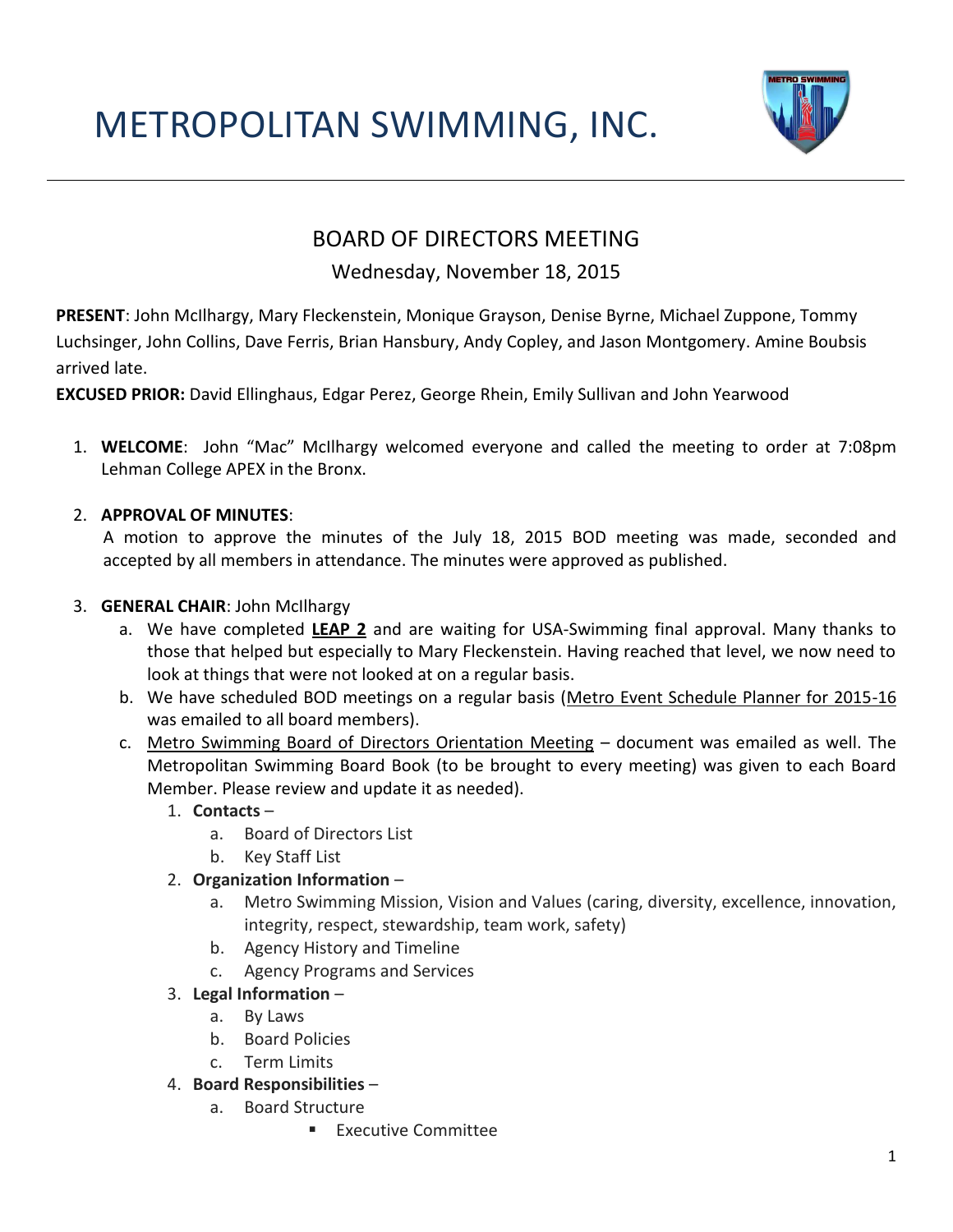- **Standing Committees**
- **Meeting Schedule (about 6 BOD meetings per year)**
- General Structure (see By-Laws)
- b. Board Officer Responsibilities please review your job responsibilities! It is not fair to have only a few Board Officers doing most of the work!
- c. Board Member Job Description
	- **Mission development and long-range planning**
	- Supporting Sanctioning of events and hosting championship events
	- **Educating our member**
	- **Financial management**
	- Resource development and fund raising (may do in future)
	- **Board education and development**
	- Come to meetings prepared, have ideas and thoughts ready to be shared
	- Attend all Board meetings (including committee meetings) and functions such as special events
- d. Standards of Practice
	- **EXECONFERENT CONFIDENTI**
	- **EXECONFLUE CONFLICT CONFLICT**
	- Code of Ethics
	- **Crisis Management Plan**

#### 5. **Board Information** –

- a. Current Approved Budget
- b. Current Financial Statement
- c. Audit Summary
- d. Annual Report
- e. Strategic Planning
- d. Welcome to **Tommy Luchsinger**, our new adult Athlete Representative.
- e. **Officers Reports**: **ONE Take-Away** from Convention, as an actionable Board Item!

#### 4. **TREASURER'S REPORT & FINANCE CHAIR**: George Rhein and John Yearwood

- a. Were not able to attend the meeting
- b. Balance Sheet (as of November 17, 2015) was available to all
- c. Profit and Loss (September 1-November 17, 2015) was also available for review
- d. If we have a surplus, we need to decide wisely how to spend that money to educate and help our athletes.

#### 5. **SENIOR CO-CHAIRS**: John Collins and Dave Ferris

- a. Prior to the start of this meeting, we listen to the recording of the last half hour of the May 2015 HOD -- New Business section regarding Senior Mets.
- b. Travel Stipend for Olympic Trials –The Senior Committee researched ways to help fund the travel expenses for Metro swimmers attending the Olympic Trials (last talked about at BOD of May 2012 item #5). Suggestion was made to try to help the coaches of athletes attending the OT. We need to reward Excellence to help swimmers get to that level.
- c. We also need to get past the age-group mentality and move towards giving better help to our senior athletes and to offer them a highly competitive Senior Mets Championships -- this is really the Senior athletes' Championship meet, not like Silvers or Junior Olympics – we should not restrict who can or cannot swim at finals. Discussion followed.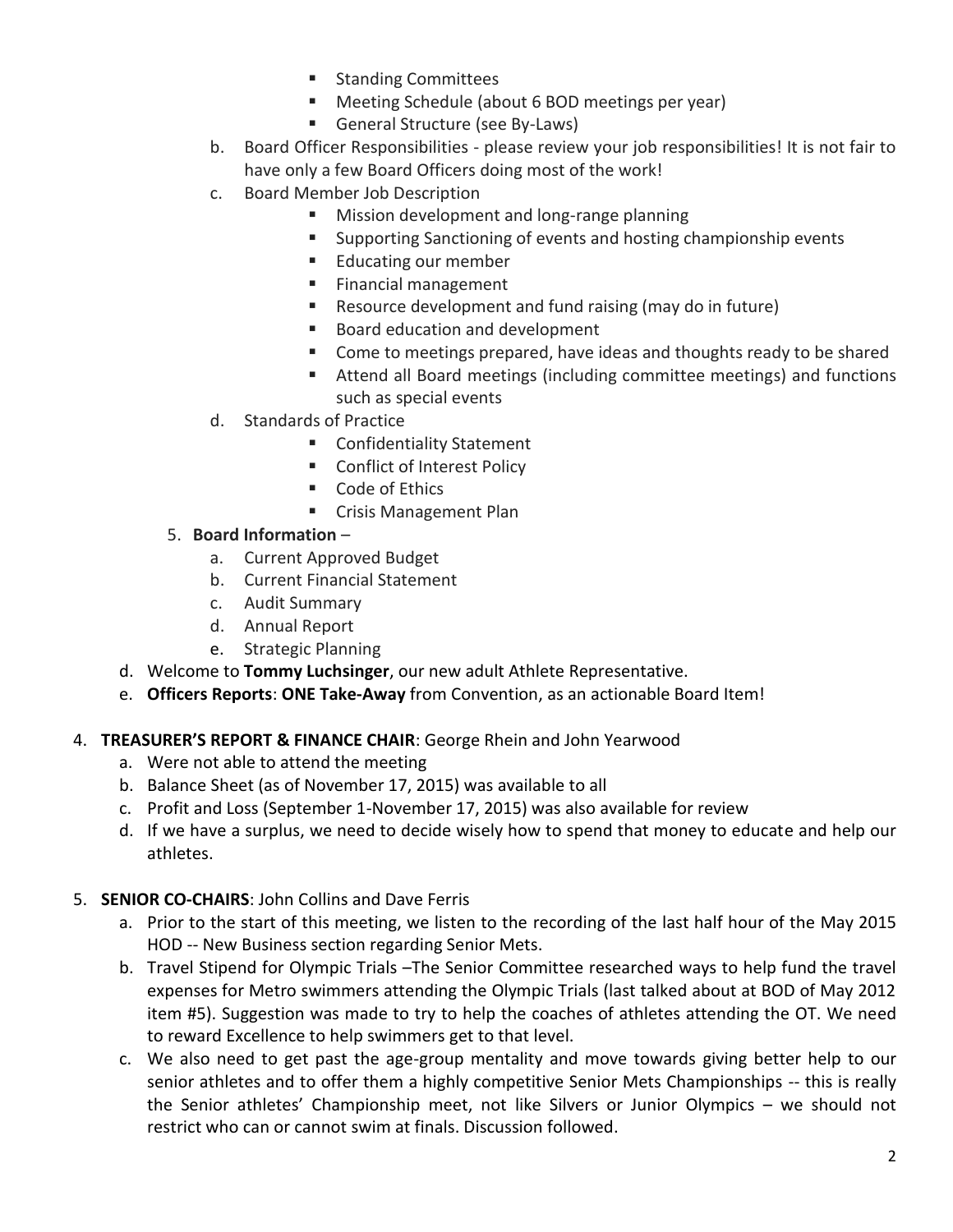#### 6. **ADMINISTRATIVE VICE CHAIR**: Denise Byrne

- a. Denise sent to Mac her ONE item report from Convention Consent Agenda
- b. Denise attended the LSC Leadership Workshop at Convention where the Consent Agenda was one of the topics covered.

#### 7. **DISABILITIES**: Denise Byrne

- a. Denise wants to try to set up a Disability Clinic, especially that we have an increase of disabled swimmers this year.
- b. Coaches are looking for education. Denise will contact USA Swimming to get more info.

#### 8. **COACHES REPRESENTATIVE**: Amine Boubsis

- a. Amine (and Andy Copley) would like to set up a Coaches Clinic in April. They will continue to research this and present it to the Board as soon as possible.
- b. Mac added that ASCA would like to run a Coaches Meeting in Metro as well. He will send the information to Amine and Andy so they can contact John at ASCA to find out more about this and present it at the next meeting.

# 9. **SAFE SPORT**: Brian (JB) Hansbury

- a. One of the important subjects at Convention was Education.
- b. Michael Zuppone mentioned that the senior athlete rep. from Indiana created a web site where teams can have their members be educated about Safe Sport, watch the videos and take the tests. Teams would then get a financial award from Indiana Swimming which would depend on how many athletes and/or parents on a team participated in this. Michael spoke with the Athletes Rep. and it seems that it is not hard to set this up but before this can be done, Safe Sport needs to be given a financial incentive from Metro. JB needs to look at what's going on, and approve it and present it to the board.
- c. Brian added that this would be for athletes, coaches, parents with an incentive of \$20,000! The idea is to give the Top Tier 20% and then go on from there. Next Tier would maybe get 15% and the next would maybe get 3% or something like that. This is important as it would bring Safe Sport Education as well as a monetary incentive to teams to get their athletes and parents get better educated. Maybe we can reach out to a USASwimming Sponsor to help Metro set up this program.

# 10. **AGE GROUP CO-CHAIRS**: Jonah Montgomery and Andrew Copley

- a. Problem in our LSC during the LCM Season because we do not have a lot of LCM Pools and it is getting harder and harder to get in LC Meets.
- b. Andy spoke to other coaches reps and he feels that we could set up "SCY Metro Summer Leagues" for most of our 10-Under as well as novice and slower swimmers who are not ready for LCM swimming. This would help in reducing the number of swimmers needing to attend LCM meets. We do have many summer Leagues in Westchester and Rockland Counties and all teams in the area benefit from the summer leagues.
- c. We really need to make up a list of all LCM "approved" pools in Metro! We need to get more of the NYC Parks & Recs. 50 meter pools to be available to Metro.
- d. LCM Swimming is what starts changing Age Group swimming to Senior swimming. The idea is to not enter novice 10-under and other older "slower" Metro swimmers in LCM meets (unless they are ready for Zones) and add more SCY/SCM meets for them to get a chance to swim during the summer months.
- e. Mary added that we do not offer seasonal membership in Metro.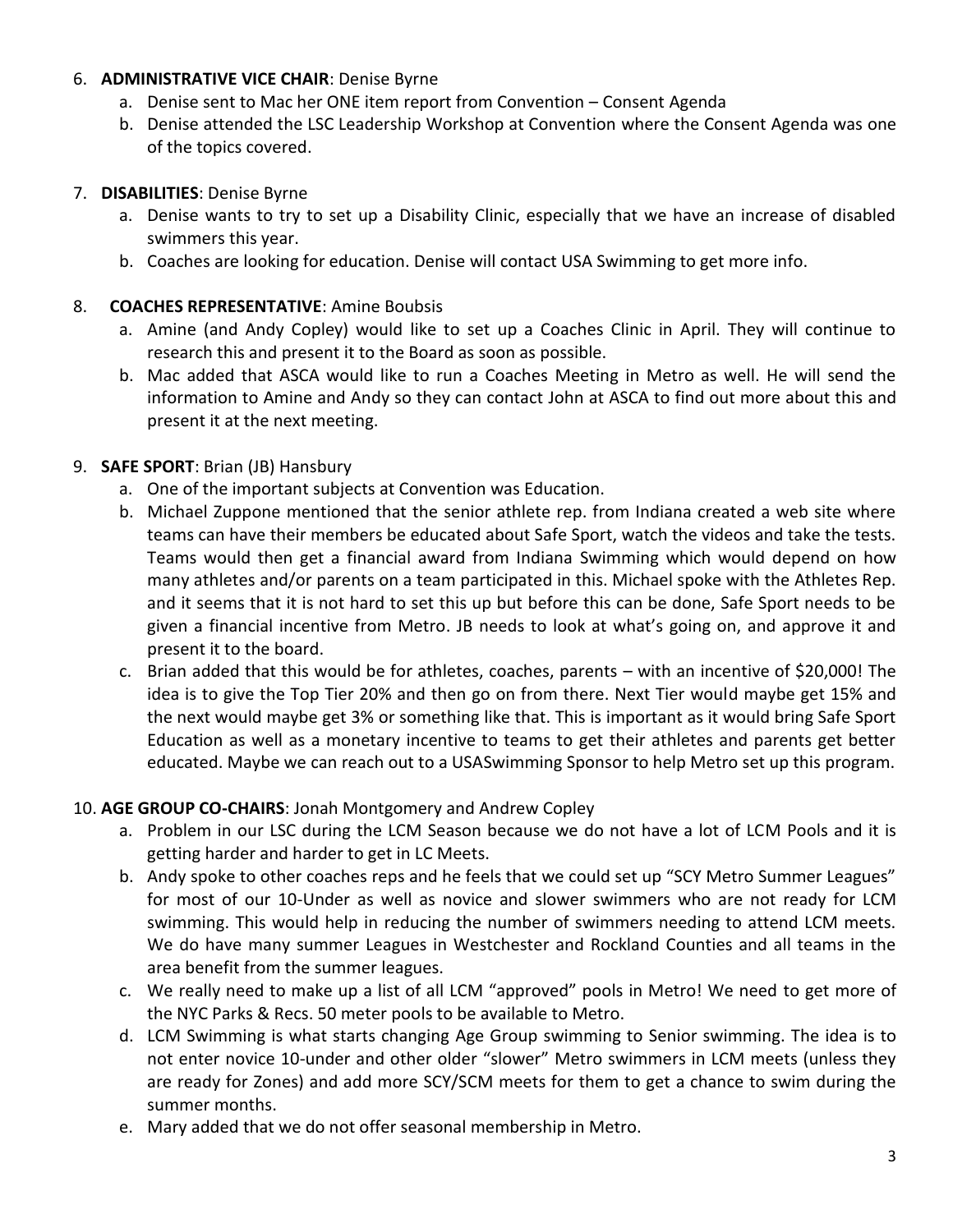#### 11. **NATIONAL TIMES VERIFICATION OFFICER**: Monique Grayson

- a. Monique sent her ONE item report from Convention to Mac LBGTQ Athletes: Promoting Equal Access, Safety and Support.
- b. Very busy with High School "observed" championship meets
- c. It seems that most meets are much more accurate since we have the Administrative Official, or maybe it is because the person running the computer is more aware of what's going on to make sure the swimmers times are correct!
- d. The AO at a meet must make sure that all results are correct. Make sure that swimmers that show up as NS were actually NS – Check the timers times and make sure that the timers times are entered in the MM database as well (in backup 2 and backup 3). AOs must make sure that all is corrected before the end of the meet as Monique will not accept an "updated/corrected" backup after the original backup was emailed.
- e. Will be working on Travel Stipends for the December meets as soon as possible

#### 12. **WEB SITE**: Mary Fleckenstein

- a. Nothing should be send to the webmaster unless it has approval from the Metro office.
- b. Changes on the website cannot be made unless it has been approved by the Metro Office or the General Chair.
- c. What do we feel about the web site? It is supposed to be functional and it actually is and it is different than all the other websites. But:
	- 1. Coaches mentioned that it is hard to find previous year's results/scores/high points. We can find Top 25 and results from a previous year, but not from years prior to that. We need to have an Archive Page of all meet results and "end of season" Top 25.
	- 2. Mary mentioned that many pages have not been looked at or touched or changed for many years!!! Working on LEAP 2, we realized that some things had not been looked at or touched since forever!
	- 3. We should be able to look at Results from every year since the beginning of the website! **Those must be Archived**!
	- 4. Some coaches want to get an email every time a meet notice goes up!!!! This is not an option and not productive. Coaches MUST check the website every day to see if the meets they are looking to attend have been posted. It really is the coaches' responsibility to check the website! Emails of coaches changed all the time. Long discussion about this followed! And who on the team would get the emails?????
	- 5. We do understand about "First Come First Served" but **it is the coaches responsibility to check the website very day** and they probably already know which swimmer(s) will or will not attend a meet! Nobody wakes up at 2:00 am to see if the website has been updated!!!!

# 13. **STRATEGIC PLANNING**: John McIlhargy

These are people that currently volunteered to be on this committee: John McIlhargy, Tommy Luchsinger, Dave Ferris, Nikolai Mayorov, Kiki Hatziantoniou, and Stephanie Kaufman (?)

# 14. **ATHLETES REPRESENTATIVES**: Michael Zuppone, Emily Sullivan and Tommy Luchsinger

a. This was Tommy's first meeting as an adult athletes' Rep – Welcome! Tommy attended Convention this year in Kansas City and was absolutely amazed by the attendance at all the LGBTQ Inclusion workshops - there were many workshops for athletes as well as for members at the Convention.